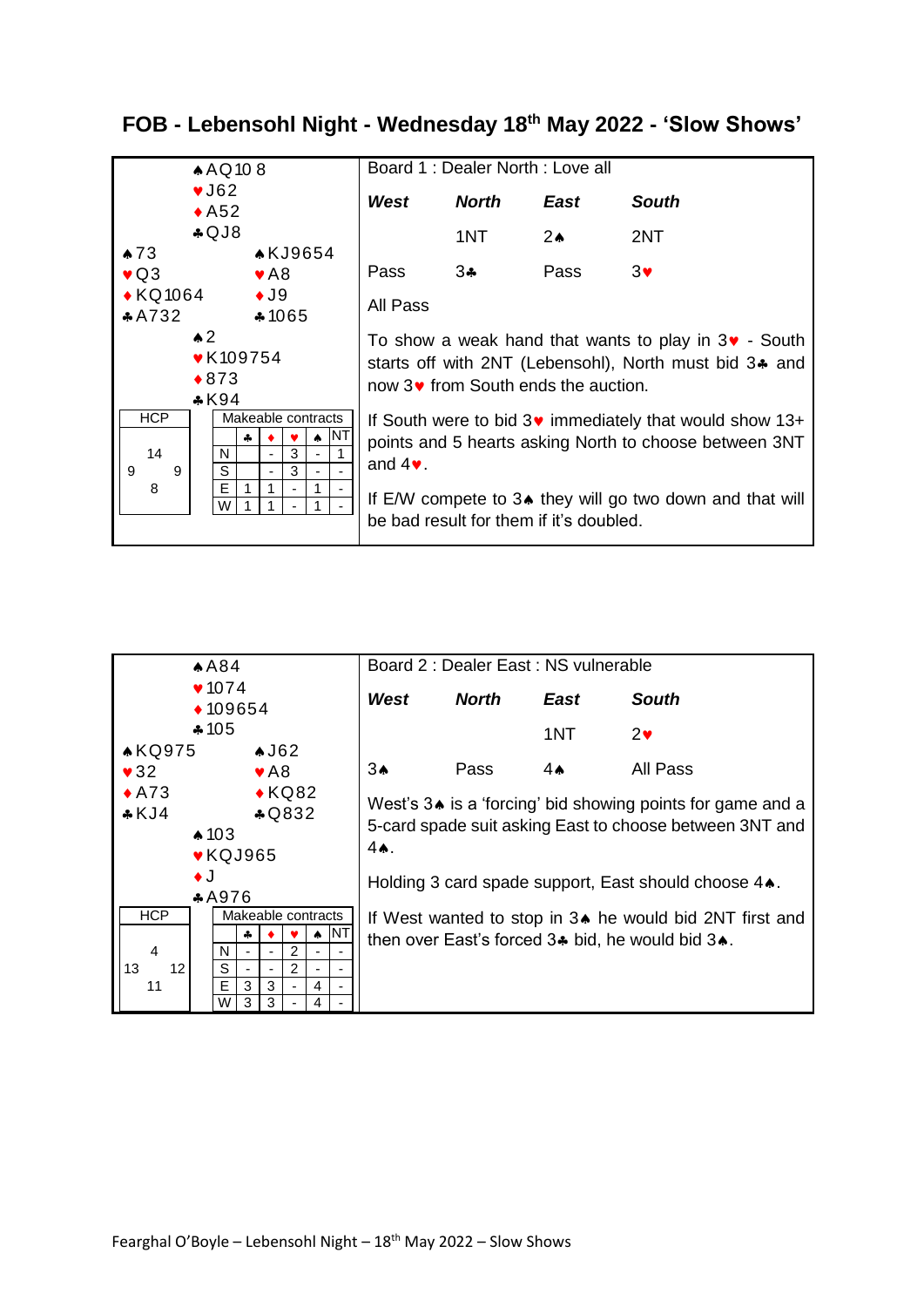

| A KQ1064                                                                                             |        |        |   |                                                                                                                                                          | Board 4 : Dealer West : All vulnerable                                                                        |               |               |                          |              |                                                               |
|------------------------------------------------------------------------------------------------------|--------|--------|---|----------------------------------------------------------------------------------------------------------------------------------------------------------|---------------------------------------------------------------------------------------------------------------|---------------|---------------|--------------------------|--------------|---------------------------------------------------------------|
| $\blacktriangledown$ 108<br>$\triangle$ K106                                                         |        |        |   |                                                                                                                                                          |                                                                                                               | West          | <b>North</b>  | East                     | <b>South</b> |                                                               |
|                                                                                                      | $*109$ |        |   |                                                                                                                                                          | 1NT                                                                                                           | $2 \star$     | 3NT           | Pass                     |              |                                                               |
| $*852$                                                                                               |        |        |   | $\triangle$ J3                                                                                                                                           |                                                                                                               |               |               |                          |              |                                                               |
| $\blacktriangleright$ AJ62                                                                           |        |        |   |                                                                                                                                                          | $\blacktriangleright$ KQ3                                                                                     |               | 4 $\clubsuit$ | Pass                     | $5 -$        | All Pass                                                      |
| $\triangle$ QJ<br>$\triangle$ A973<br>AQQ32<br>$*KJ54$<br>$\clubsuit 97$<br>$\sqrt{9754}$<br>$*8542$ |        |        |   | Playing 'Slow Shows' Lebensohl, East's 3NT shows a<br>raise to 3NT without a spade stopper. With a spade<br>stopper he would bid 2NT first and then 3NT. |                                                                                                               |               |               |                          |              |                                                               |
|                                                                                                      | $*876$ |        |   |                                                                                                                                                          | West does not have a spade stopper so he knows to avoid<br>3NT and he would bid his lowest 4-card suit i.e. 4 |               |               |                          |              |                                                               |
| <b>HCP</b>                                                                                           |        |        |   |                                                                                                                                                          | Makeable contracts                                                                                            |               |               |                          |              |                                                               |
|                                                                                                      |        |        | 4 |                                                                                                                                                          |                                                                                                               | $\bullet$ INT |               |                          |              | East can pass that or raise to $5*$ - anything is better than |
| 12 <sup>2</sup>                                                                                      |        | N      |   |                                                                                                                                                          |                                                                                                               |               |               | playing in a doomed 3NT. |              |                                                               |
| 14<br>14<br>0                                                                                        |        | S<br>E | 5 | 2                                                                                                                                                        | 4                                                                                                             |               |               |                          |              |                                                               |
|                                                                                                      |        | W      | 5 | $\overline{2}$                                                                                                                                           | 4                                                                                                             |               |               |                          |              |                                                               |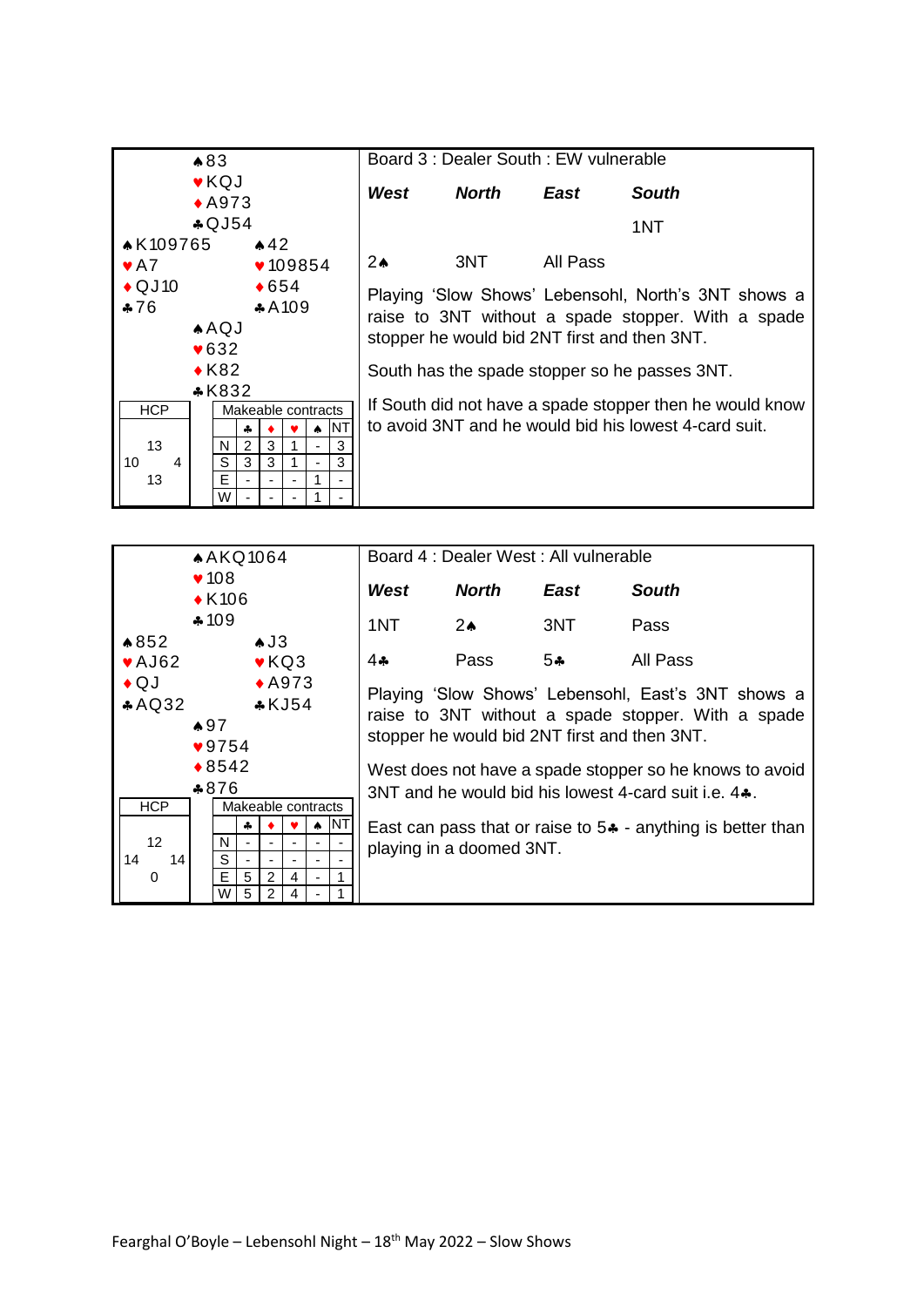

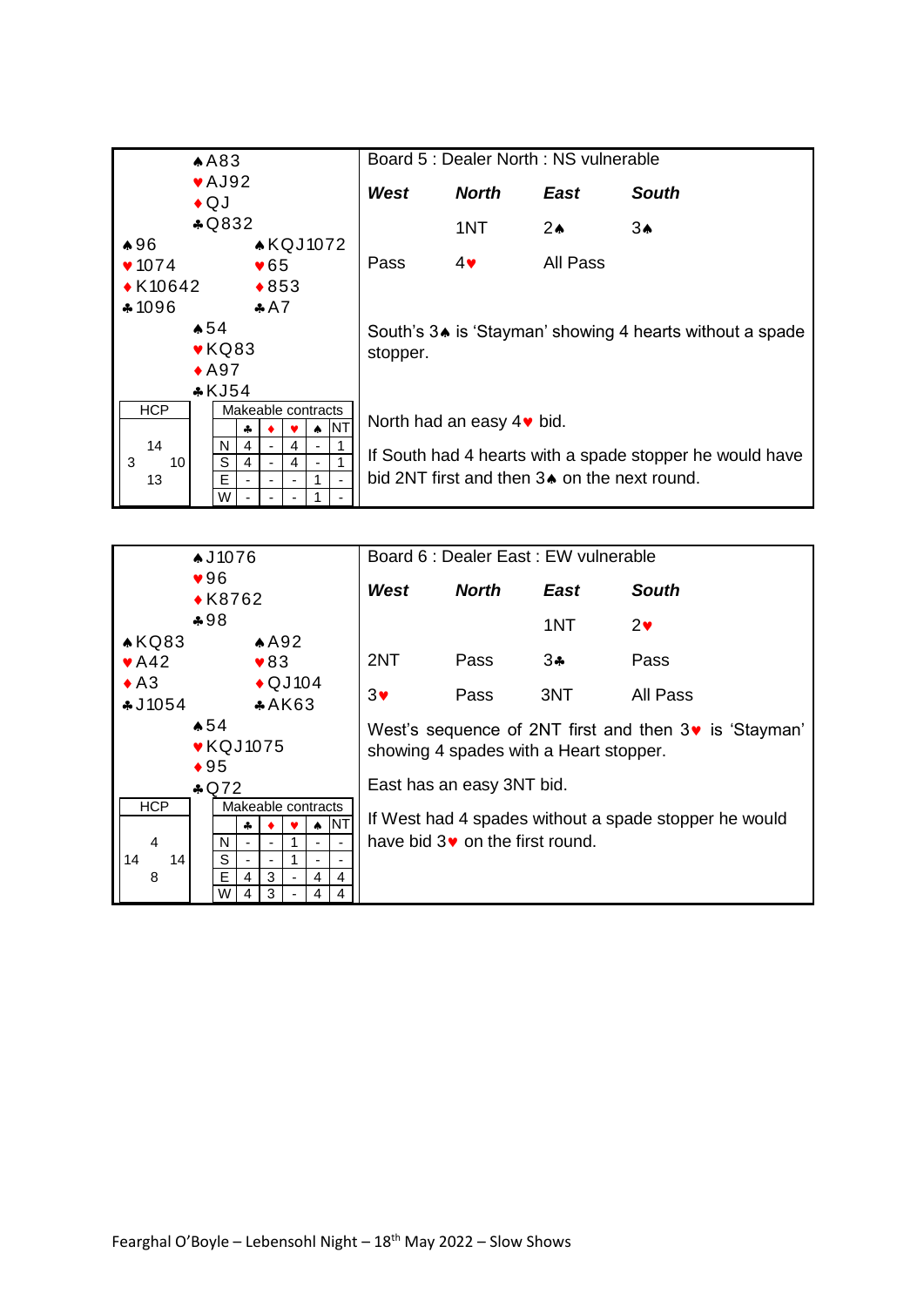

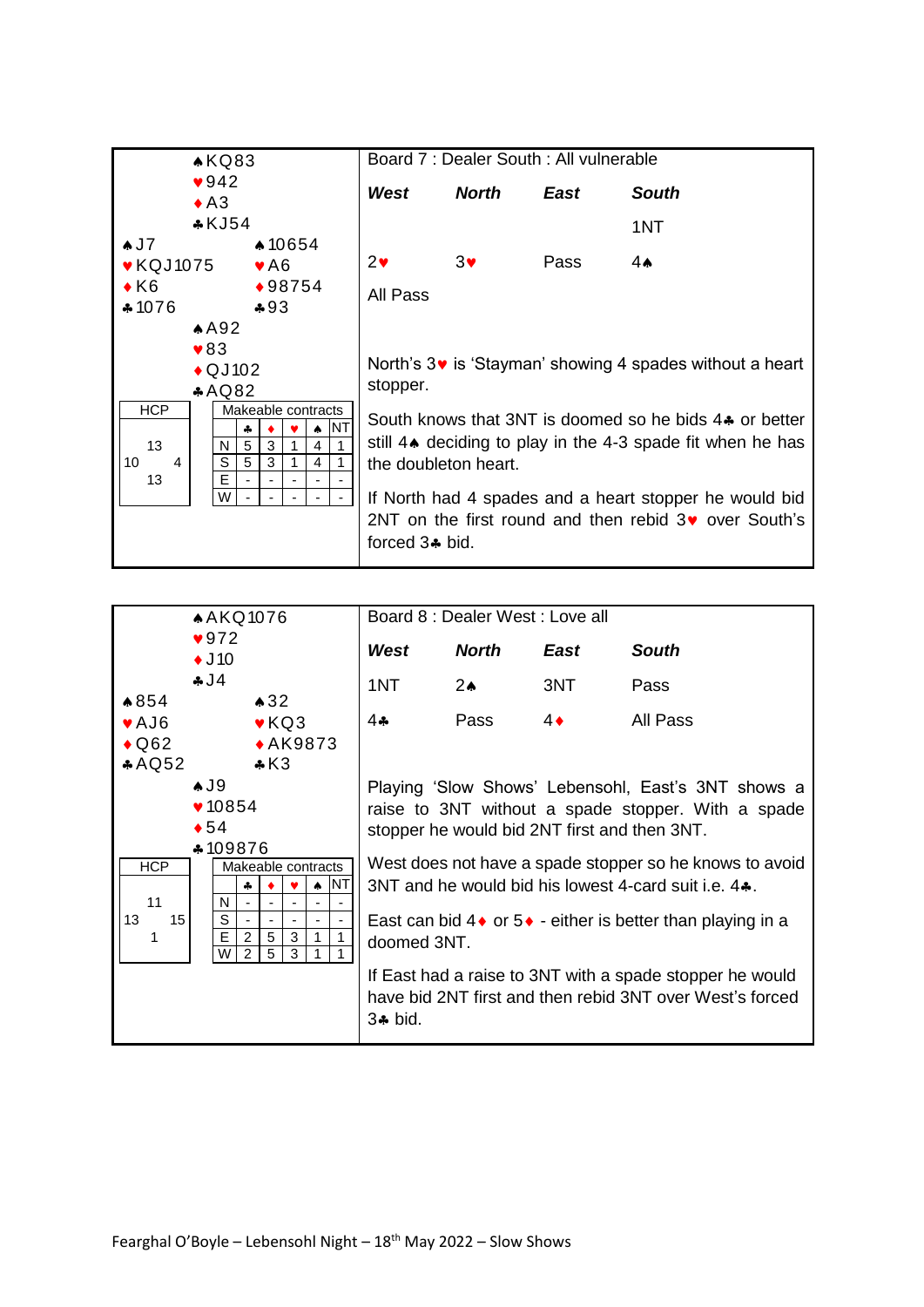| $\triangle$ K83                                          |                                                                    | Board 9 : Dealer North : EW vulnerable |             |              |  |
|----------------------------------------------------------|--------------------------------------------------------------------|----------------------------------------|-------------|--------------|--|
| $\blacktriangleright$ A54<br>$*$ A96                     | West                                                               | <b>North</b>                           | <b>East</b> | <b>South</b> |  |
| $\clubsuit$ QJ54                                         |                                                                    | 1NT                                    | $2\bullet$  | 2NT          |  |
| A9542<br>$\clubsuit$ J10                                 |                                                                    |                                        |             |              |  |
| $\blacktriangleright$ KQJ1082<br>$\blacktriangledown 96$ | Pass                                                               | $3 -$                                  | Pass        | $3\bullet$   |  |
| $\triangleleft 52$<br>$\triangle$ 104                    | All Pass                                                           |                                        |             |              |  |
| $*A1096$<br>$*K82$                                       |                                                                    |                                        |             |              |  |
| $\triangle$ Q76                                          | South is showing a weak hand that wants to play in $3\bullet$ . If |                                        |             |              |  |
| $\blacktriangledown$ 73                                  | South wanted to show a good hand with diamonds he                  |                                        |             |              |  |
| $\triangle$ KQJ873                                       | would bid an immediate 3♦.                                         |                                        |             |              |  |
| $*73$                                                    |                                                                    |                                        |             |              |  |
| <b>HCP</b><br>Makeable contracts                         |                                                                    |                                        |             |              |  |
| <b>NT</b><br>4<br>₳                                      |                                                                    |                                        |             |              |  |
| 14<br>2<br>N                                             |                                                                    |                                        |             |              |  |
| S<br>3<br>8<br>10<br>$\overline{\phantom{a}}$            |                                                                    |                                        |             |              |  |
| E<br>8<br>2                                              |                                                                    |                                        |             |              |  |
| W                                                        |                                                                    |                                        |             |              |  |

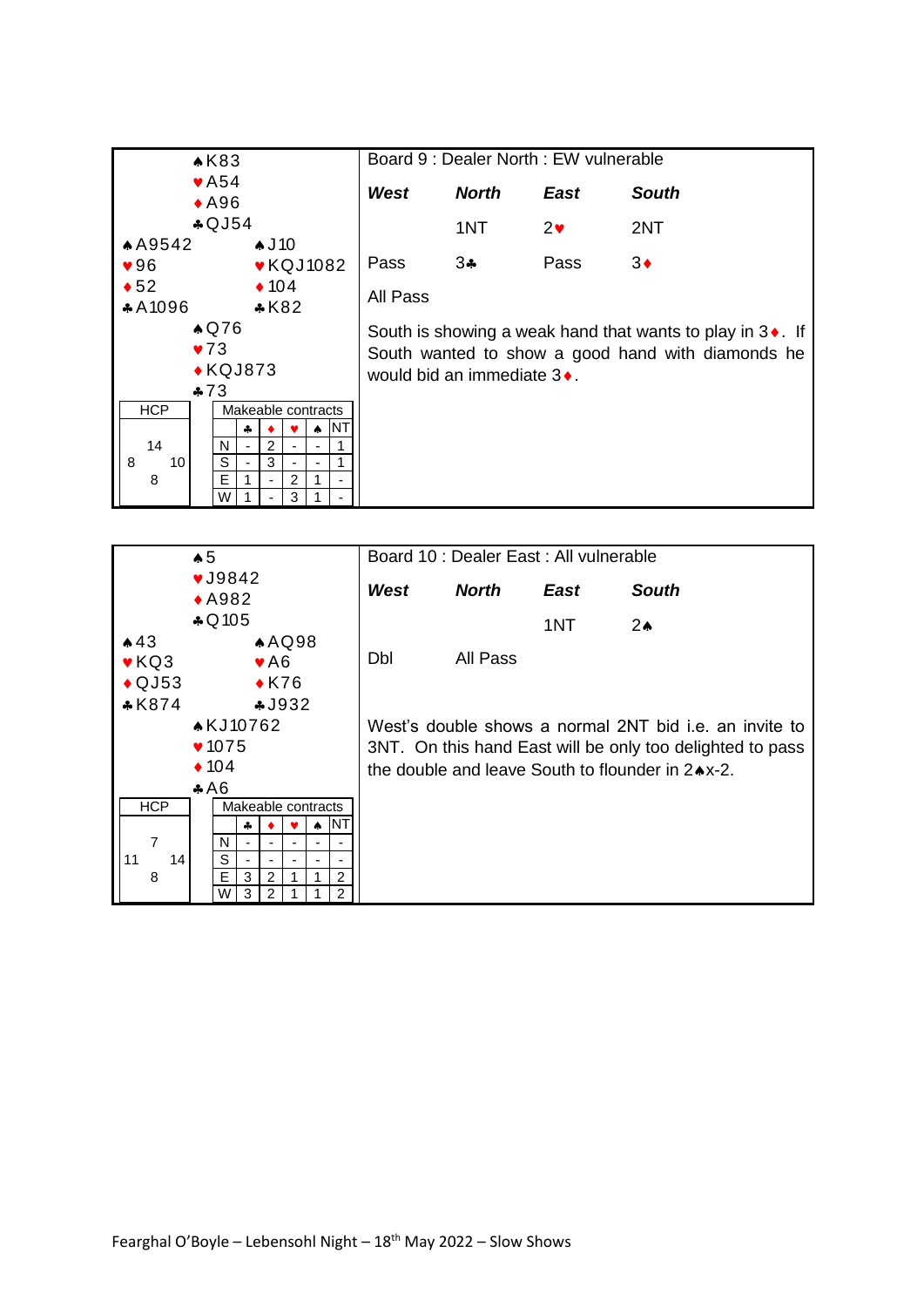

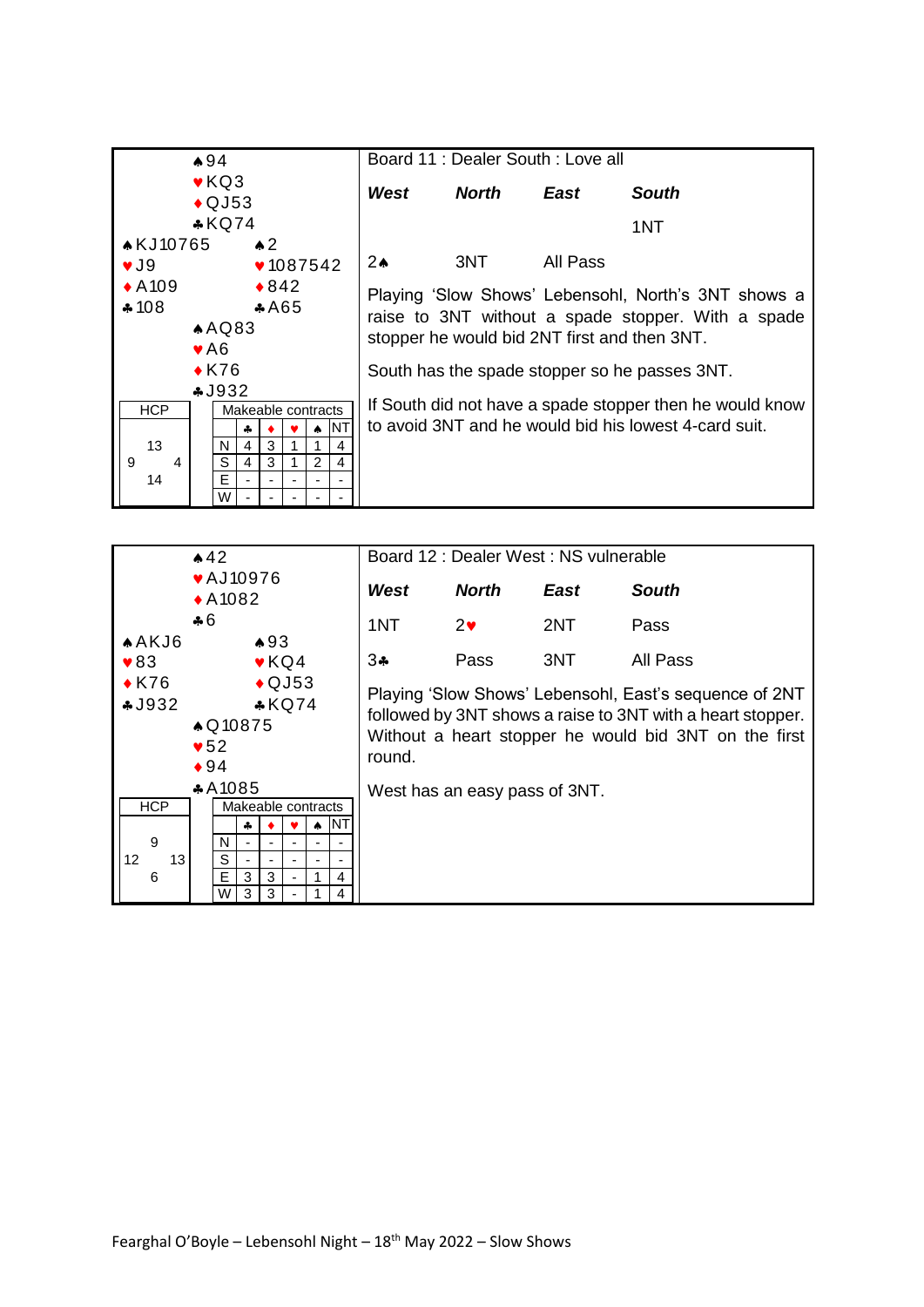|                                                                                                       | $\triangle$ KQJ3<br>$\sqrt{Q7632}$<br>$\bullet 54$ |                                     | Board 13 : Dealer North : All vulnerable |             |                                                                                                                                                                                                                                                                                                                      |  |  |  |
|-------------------------------------------------------------------------------------------------------|----------------------------------------------------|-------------------------------------|------------------------------------------|-------------|----------------------------------------------------------------------------------------------------------------------------------------------------------------------------------------------------------------------------------------------------------------------------------------------------------------------|--|--|--|
|                                                                                                       |                                                    |                                     | <b>North</b>                             | <b>East</b> | <b>South</b>                                                                                                                                                                                                                                                                                                         |  |  |  |
| $*87$                                                                                                 |                                                    |                                     | Pass                                     | 3NT         | Pass                                                                                                                                                                                                                                                                                                                 |  |  |  |
| $\triangle$ 2<br>$\blacktriangleright$ AK94                                                           | $*754$<br>$\triangledown 8$                        | 64                                  | All Pass                                 |             |                                                                                                                                                                                                                                                                                                                      |  |  |  |
| $\triangle$ AK872 $\triangle$ Q3<br>$*942$<br>$\blacktriangledown$ J 105<br>$\triangle$ J1096<br>$+6$ | <b>*AKQJ1053</b><br><b>AA10986</b>                 | headed by AKQ.<br>can respond $6$ . |                                          |             | East's 3NT opening shows a solid club or diamond<br>suit and little or nothing outside of the suit.<br>Solid means 7 cards headed by AKQJ or 8 cards<br>West can count on East to produce 7 club tricks<br>and together with West's 4 tricks and a spade ruff<br>in the west hand $-$ comes to 12 tricks $-$ so West |  |  |  |

| AA432                                                                                                                                                                                    |               | Board 14 : Dealer East : Love all                      |                |                                                                                                                                                                                                                                       |  |  |
|------------------------------------------------------------------------------------------------------------------------------------------------------------------------------------------|---------------|--------------------------------------------------------|----------------|---------------------------------------------------------------------------------------------------------------------------------------------------------------------------------------------------------------------------------------|--|--|
| <b>vAK1065</b>                                                                                                                                                                           | West          | North                                                  | East           | <b>South</b>                                                                                                                                                                                                                          |  |  |
| $\bullet$ 74                                                                                                                                                                             |               |                                                        | Pass           | Pass                                                                                                                                                                                                                                  |  |  |
| 43                                                                                                                                                                                       | 1 $\triangle$ | $2\bullet$                                             | 2 <sub>o</sub> | Pass                                                                                                                                                                                                                                  |  |  |
| $\triangle$ KQJ65<br>$\clubsuit$ 1097<br>$\blacktriangledown 83$<br>$\sqrt{974}$<br>$*AK62$<br>$\triangle$ QJ9<br>$*KQJ9$<br>$*A10$<br>$\clubsuit 8$<br>$\vee$ QJ2<br>$*10853$<br>*87652 | $4\spadesuit$ | <b>All Pass</b><br>every opportunity.<br>master trump! |                | North can defeat this contract by leading hearts at<br>Declarer ruffs the third heart at trick 3 and now North<br>must hold up his $\star$ A until the third round – now a<br>fourth round of hearts will promote North's $*4$ to the |  |  |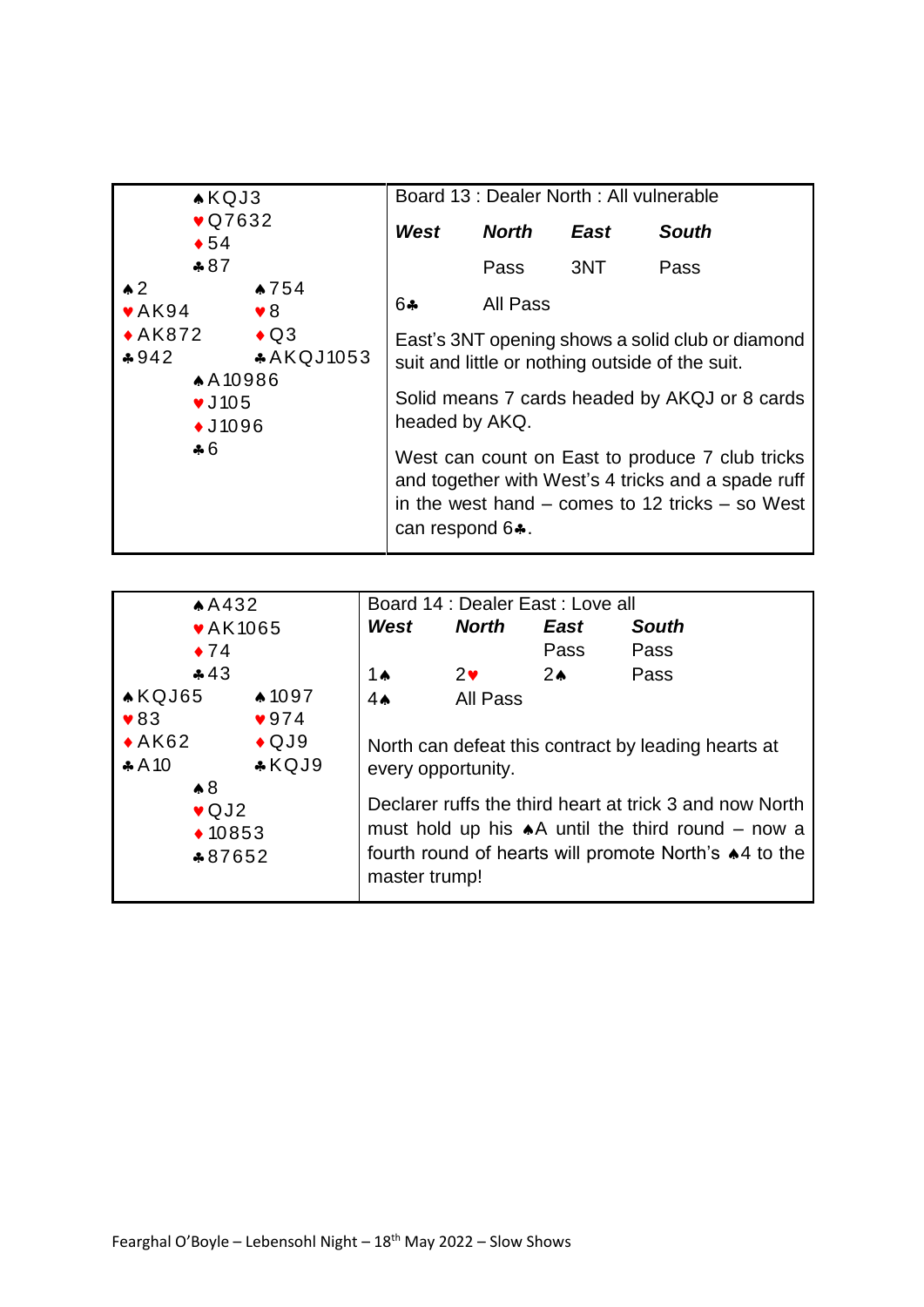

| $\bullet 752$             |                          | Board 16 : Dealer West : EW vulnerable                   |              |                |              |  |
|---------------------------|--------------------------|----------------------------------------------------------|--------------|----------------|--------------|--|
| $\blacktriangledown$ 104  |                          | West                                                     | <b>North</b> | East           | <b>South</b> |  |
| $\bigstar$ QJ84           |                          | 1 $\triangle$                                            | Pass         | $2\bullet$     | Pass         |  |
|                           | $\clubsuit$ Q 1092       | $3 +$                                                    | Pass         | $4 \spadesuit$ | Pass         |  |
| AAK943                    | $\triangle$ QJ10         | 4NT                                                      | Pass         | $5 -$          | Pass         |  |
| $\blacktriangleright$ AQ2 | $\blacktriangledown$ KJ7 | $5*$                                                     | Pass         | 5 <sup>4</sup> | Pass         |  |
| $\bullet$ 7               | $\triangle$ A952         | 6♠                                                       |              |                |              |  |
| $*A865$                   | $*K43$                   |                                                          |              |                |              |  |
| $*86$                     |                          | Making 12 tricks will be a good score whether you are    |              |                |              |  |
|                           | ♥98653                   | in $4 \spadesuit$ or $6 \spadesuit$ .                    |              |                |              |  |
| $\triangle$ K1063         |                          | It looks like declarer has only 11 tricks i.e. 5 spades, |              |                |              |  |
| J7                        |                          | 3 hearts, 1 diamond and 2 clubs.                         |              |                |              |  |
|                           |                          | However if declarer decides to ruff 3 diamonds in his    |              |                |              |  |
|                           |                          | hand, he will make 12 tricks i.e. 3 spades (QJ10), 3     |              |                |              |  |
|                           |                          | hearts, 1 diamond, 3 diamond ruffs and 2 club tricks.    |              |                |              |  |
|                           |                          | This ploy is known as a 'Dummy Reversal'.                |              |                |              |  |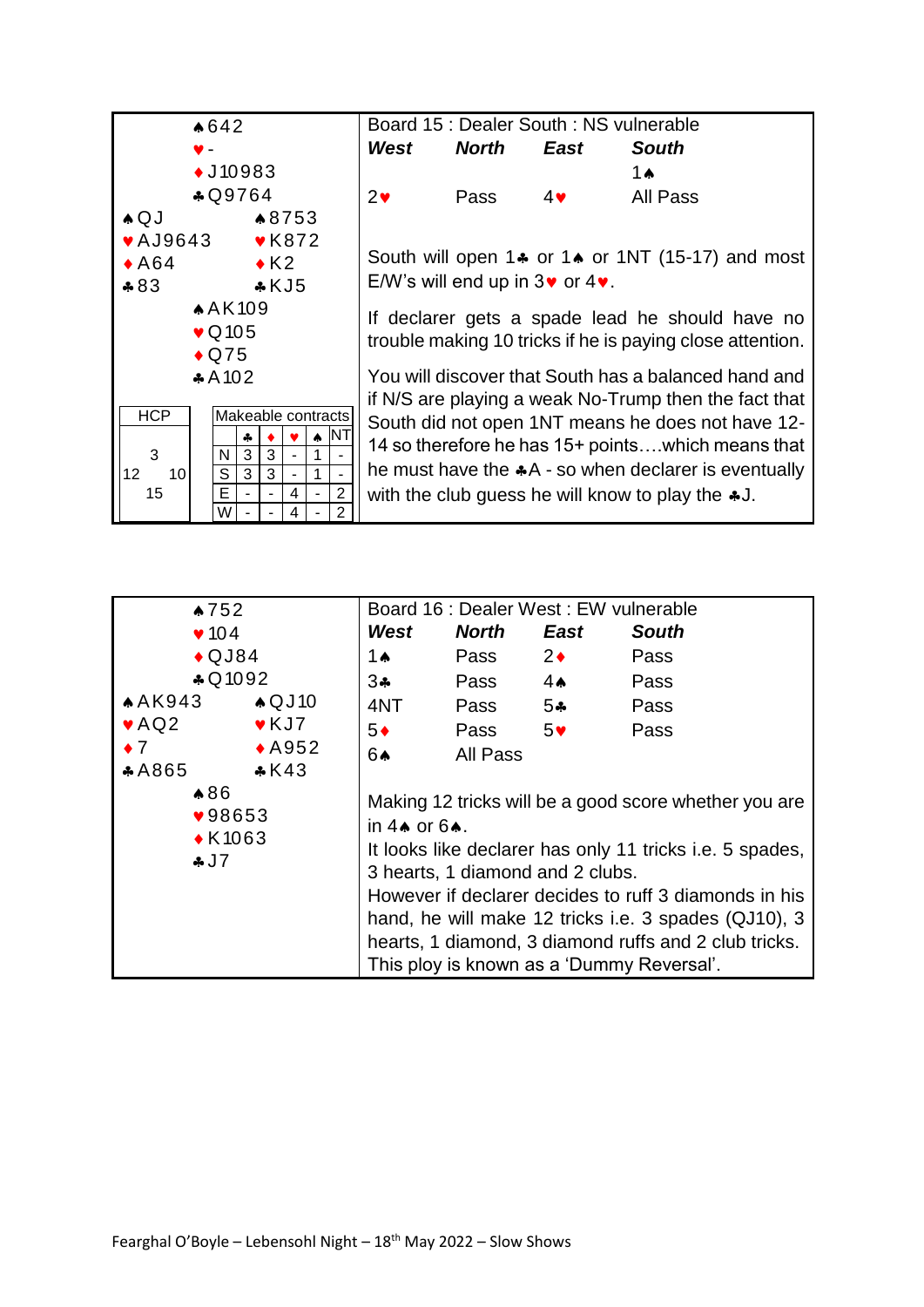| $\clubsuit$ 76                                                   |                                                                                                                       |                                                                                                                 | Board 17 : Dealer North : Love all |                |                                                                                                 |  |  |
|------------------------------------------------------------------|-----------------------------------------------------------------------------------------------------------------------|-----------------------------------------------------------------------------------------------------------------|------------------------------------|----------------|-------------------------------------------------------------------------------------------------|--|--|
| $\blacktriangleright$ AKQ10                                      |                                                                                                                       | West                                                                                                            | <b>North</b>                       | East           | <b>South</b>                                                                                    |  |  |
| $*9863$                                                          |                                                                                                                       |                                                                                                                 | 1NT <sub>2</sub>                   | Pass           | $2\clubsuit$                                                                                    |  |  |
| A87                                                              |                                                                                                                       | $2\spadesuit$                                                                                                   | Pass                               | 3 <sub>•</sub> | Pass                                                                                            |  |  |
| $A$ A 10984                                                      | $\triangle$ KJ3                                                                                                       | 4A                                                                                                              | All Pass                           |                |                                                                                                 |  |  |
| $\blacktriangledown$ 52                                          | $\sqrt{J74}$                                                                                                          |                                                                                                                 |                                    |                |                                                                                                 |  |  |
| $\blacklozenge$ KJ                                               | $\triangle AQ$                                                                                                        |                                                                                                                 |                                    |                |                                                                                                 |  |  |
| $*KJ93$                                                          | \$Q10642                                                                                                              |                                                                                                                 |                                    |                | South's stayman 2. bid is a good move- he knows<br>1NT is doomed and he can pass whatever North |  |  |
| $\triangle$ Q52<br>$\blacktriangledown$ 9863                     |                                                                                                                       | replies.                                                                                                        |                                    |                |                                                                                                 |  |  |
| $*107542$                                                        |                                                                                                                       |                                                                                                                 |                                    |                |                                                                                                 |  |  |
| $-5$                                                             |                                                                                                                       |                                                                                                                 | E/W should still land in 34 or 44. |                |                                                                                                 |  |  |
|                                                                  |                                                                                                                       |                                                                                                                 |                                    |                |                                                                                                 |  |  |
| <b>HCP</b>                                                       | Makeable contracts                                                                                                    | North leads vAKQ and declarer ruffs the third round.<br>West has to lose one more trick to the $A$ so if he can |                                    |                |                                                                                                 |  |  |
| 13                                                               | <b>NT</b><br>$\spadesuit$<br>$\clubsuit$<br>v<br>$\overline{2}$<br>$\overline{2}$<br>$\blacksquare$<br>$\blacksquare$ | guess which defender has the $\triangle Q$ he will make 10                                                      |                                    |                |                                                                                                 |  |  |
| $\mathsf{N}$<br>$\overline{\mathsf{s}}$<br>12 <sup>2</sup><br>13 | $\blacksquare$<br>$\overline{2}$<br>$\overline{2}$<br>$\Box$<br>$\sim$<br>$\overline{\phantom{a}}$                    |                                                                                                                 | tricks and a good score.           |                |                                                                                                 |  |  |
| $\boldsymbol{2}$<br>E                                            | $\sqrt{2}$<br>$\sqrt{2}$<br>$\overline{4}$<br>$\overline{\phantom{a}}$<br>$\blacksquare$                              |                                                                                                                 |                                    |                |                                                                                                 |  |  |
| $\overline{\mathsf{W}}$                                          | $\overline{2}$<br>$\overline{2}$<br>$\overline{4}$<br>$\mathbf{u}$                                                    |                                                                                                                 |                                    |                | If declarer simply thinks to himself 'North opened 1NT                                          |  |  |
|                                                                  |                                                                                                                       |                                                                                                                 |                                    |                | - so he is the most likely defender to have the $\triangle Q$ -                                 |  |  |
|                                                                  |                                                                                                                       |                                                                                                                 | his thinking is flawed.            |                |                                                                                                 |  |  |
|                                                                  |                                                                                                                       |                                                                                                                 |                                    |                | Declarer should be thinking along the following lines:                                          |  |  |
|                                                                  |                                                                                                                       |                                                                                                                 |                                    |                | North opened 1NT (12-14) and has shown 9 points                                                 |  |  |
|                                                                  |                                                                                                                       |                                                                                                                 |                                    |                | (vAKQ). He cannot have both $*A$ and $AQ$ because                                               |  |  |
|                                                                  |                                                                                                                       |                                                                                                                 |                                    |                | that would give him 15 points. Neither can he have                                              |  |  |
|                                                                  |                                                                                                                       |                                                                                                                 |                                    |                | none of those cards because then he would not have                                              |  |  |
|                                                                  |                                                                                                                       | 12 points.                                                                                                      |                                    |                |                                                                                                 |  |  |
|                                                                  |                                                                                                                       |                                                                                                                 | So North has one of those cards.   |                |                                                                                                 |  |  |
|                                                                  |                                                                                                                       |                                                                                                                 |                                    |                | If it is the $\triangle Q$ then North will not have enough points                               |  |  |
|                                                                  |                                                                                                                       |                                                                                                                 |                                    |                | for his 1NT opening. So by a process of elimination -                                           |  |  |
|                                                                  |                                                                                                                       |                                                                                                                 |                                    |                | North has the $A$ and South has the $A$ Q.                                                      |  |  |
|                                                                  |                                                                                                                       |                                                                                                                 |                                    |                |                                                                                                 |  |  |